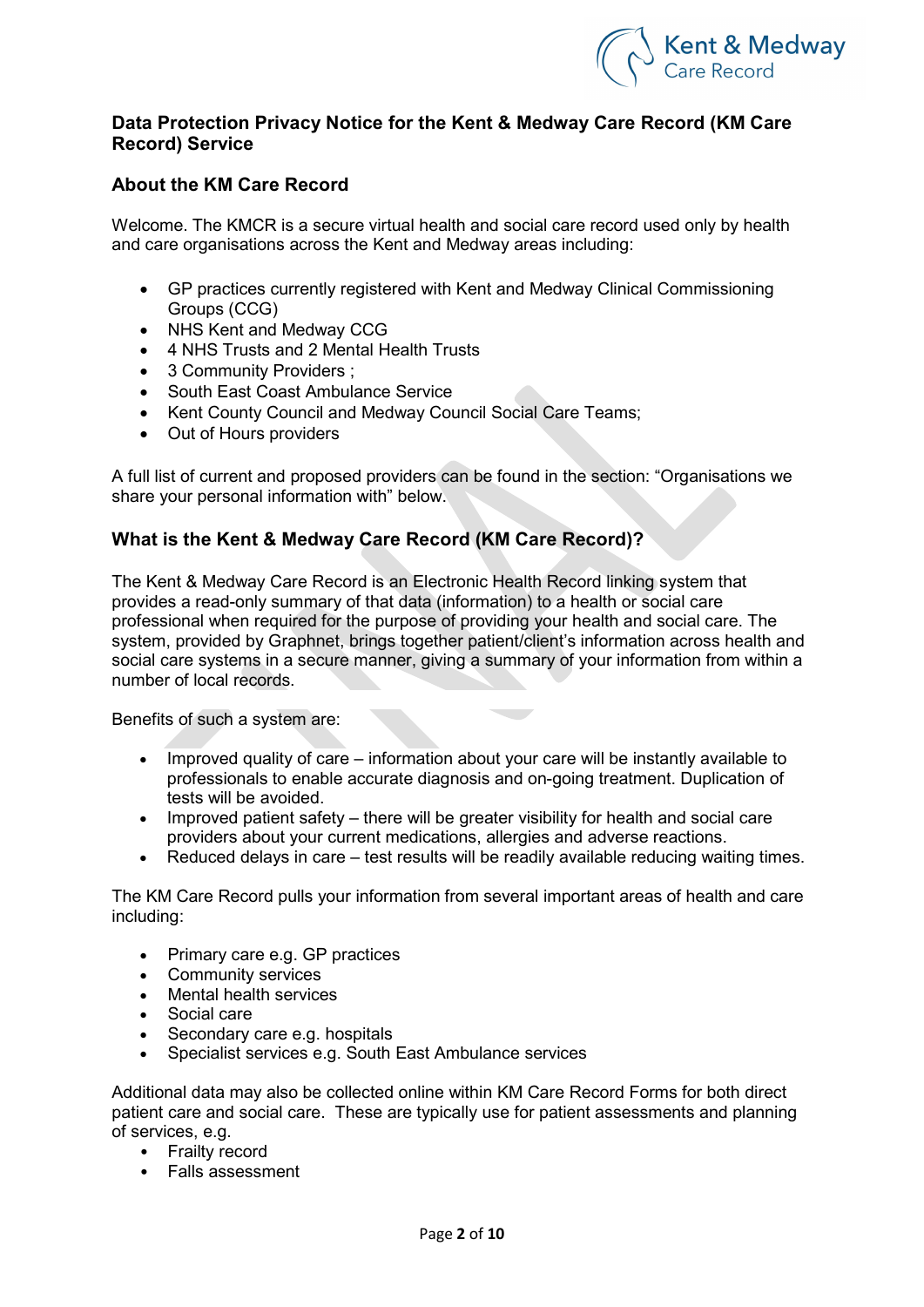

- Nutrition assessment
- Respiratory assessment
- Heart failure care plan<br>• Integrated care and sui
- Integrated care and support plan

All organisations take the duty to protect your personal information and confidentiality very seriously and are committed to taking all reasonable measures to ensure the confidentiality and security of personal information for which they are responsible. The KM Care Record system has been built in such a way as to ensure its use can be audited at any time. This allows confidentiality to be monitored where necessary

# The purpose(s) of the sharing:

The KM Care Record allows authorised workers in health or social care, easy access to your information that is critical to support decision-making about your care and treatment. It shares important information about your health and care including:

- Any current health or care issues
- Your medications
- Allergies you may have
- Results of any recent tests that you may have had
- Details on any plans created for your care or treatment
- Information on any social care or carer support you may receive

#### Information recorded about you across the NHS and care organisations

When you contact an NHS or care organisation as a patient / service user, organisations collect information about you and keep records about the care and services provided. If you contact organisations for any other reason they may also record information about you e.g. complaints or dealing with Freedom of Information requests.

All partner organisations listed are registered with the Information Commissioner's Office to process your personal information in accordance with the current Data Protection Act 2018 and any subsequent revisions. The data protection notifications for all participating organisations can be found on the Information Commissioner's website at www.ico.gov.uk. This guidance explains the types of information that is recorded about you, why this is necessary and the ways in which this information may be used. It also covers:

- What the Kent & Medway Care Record (KMCR) is
- The purpose(s) of the sharing
- The categories of information we share,
- Our legal reason for sharing
- The full list of organisations we share your information with
- How the information will be made available
- How long we keep your record
- How we keep your personal information safe and secure
- Your rights
- How you can access the information we keep about you
- Correcting inaccurate information
- How you can object to your information sharing via KMCR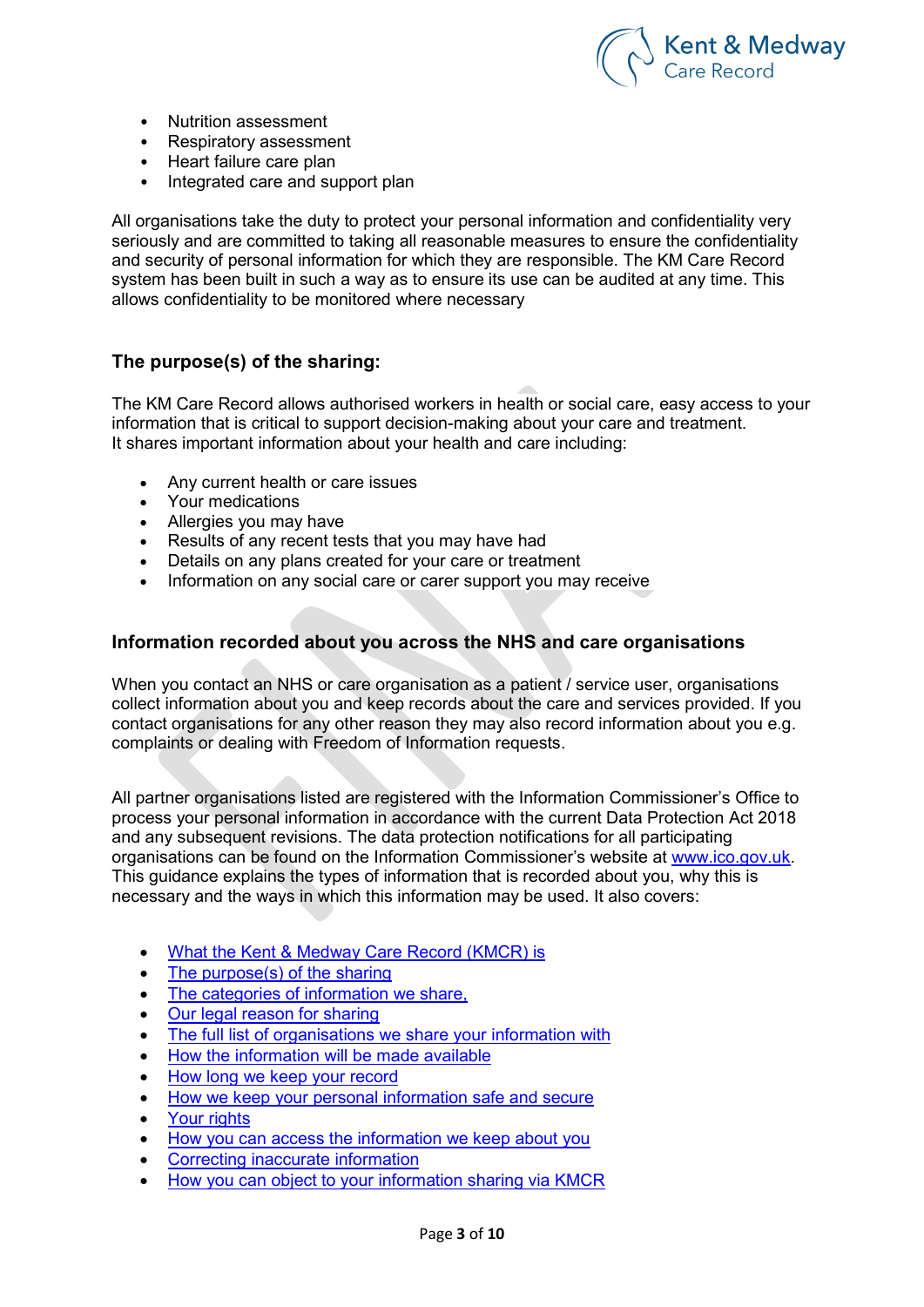

- Your right to complain:
- Your NHS Data Matters and the National Data Opt-Out
- The NHS Constitution
- NHS Digital

#### The categories of personal information we share:

Personal identifiable information (or personal data) means any information about an individual from which, on its own or together with other information, that person may be identified. It does not include information where the identity has been removed (anonymous data). The personal data that is collected and shared includes:

- Identifying Data: basic details about yourself e.g. Forename, Surname, Address, Date of Birth, Gender, Age, Postal Address, Postcode, Telephone Number, Email address, NHS Number and Hospital ID
- Special categories of Personal Data: Racial or ethnic origin, Physical/mental health or condition. For example, contact we have had with you such as appointments or clinic visits; notes and reports about your health, treatment and care; results of x-rays, scans and laboratory tests; relevant information from people who care for you and know you well such as health staff and relatives /carers; alerts and/or notifications for example high risk medicines.
- Identifying Data: basic details about other individuals that may be involved in providing your care or support services, e.g. emergency contacts, relatives, mobility service providers, home care support.

However, not every element of personal data is part of the joint record. Your information is not disclosed to any other third parties without your permission unless there are exceptional circumstances, such as if the health and safety of others is at risk or if the law requires us to pass on such information. An example of the sensitive information that will be left out is fertility treatment records.

It is essential that your details are accurate and up to date. Always check that your personal details are correct and please inform us of any changes as soon as possible. If you think any information is inaccurate or incorrect then please contact your health or care provider to discuss this further. This could be your GP practice or the health or social care staff that provided or are currently providing your treatment and care.

#### What is the lawful basis for the sharing?

The processing (sharing) of personal data for these purposes is permitted under Articles 6(1) (d) and 6(1) (e) of the UK General Data Protection Regulation (UK GDPR) and UK Data Protection Act 2018 (DPA):

- Vital Interest: processing is necessary in order to protect the vital interests of the data subject or of another natural person.
- Public Task: the processing is necessary for the performance of a task carried out in the public interest or in the exercise of official authority vested in the controller.

The processing (sharing) of special categories of personal data via the KM Care Record system is permitted under Article 9 (2) (b) and (h) and Article 10 of the UK GDPR and the UK Data Protection Act 2018 (DPA):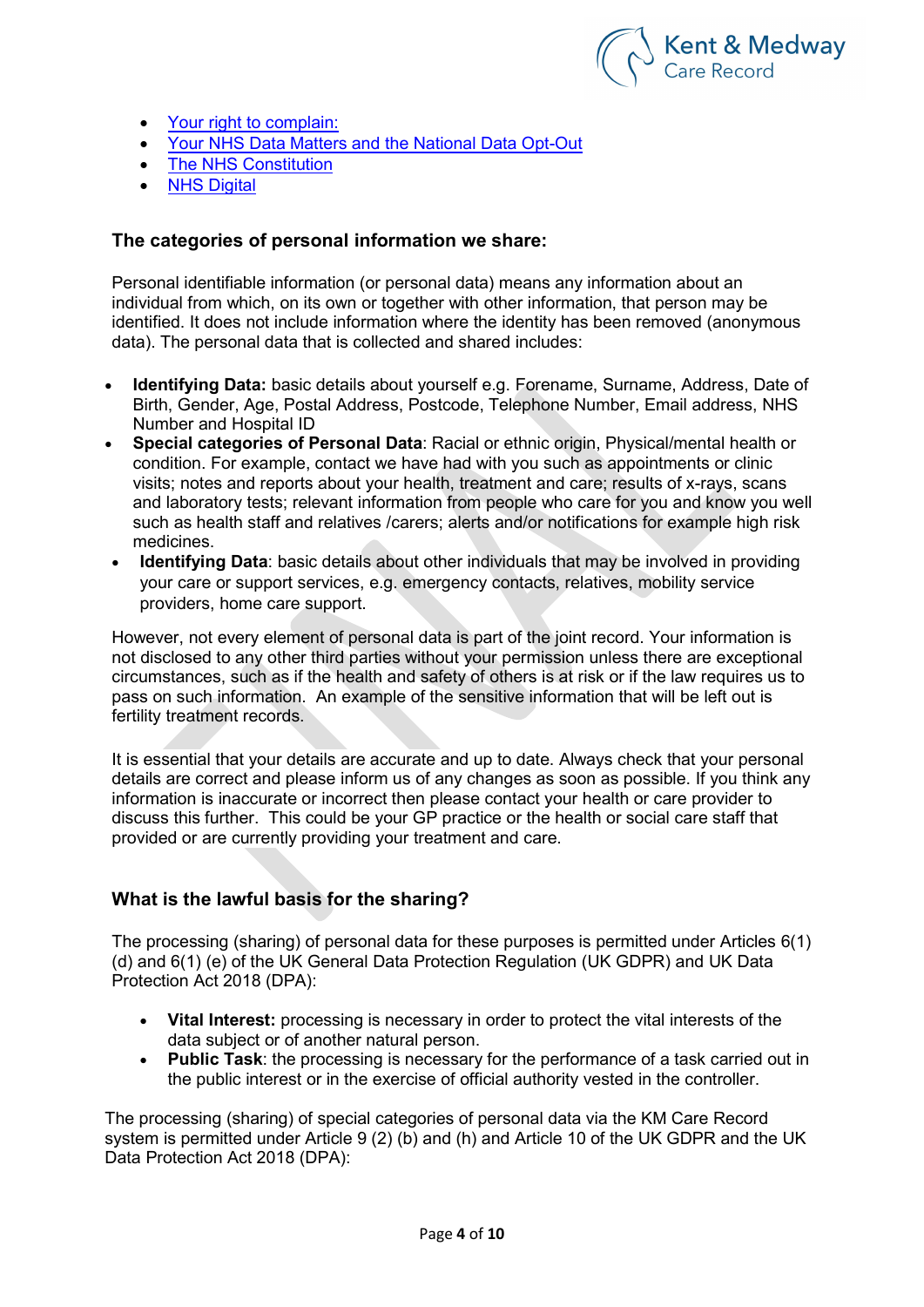

• Direct Care and Administration: processing is necessary for the purposes of preventive or occupational medicine, for the assessment of the working capacity of the employee, medical diagnosis, the provision of health or social care or treatment or the management of health or social care systems and services on the basis of Union or Member State law or pursuant to contract with a health professional and subject to the conditions and safeguards.

KM Care Record testing is required to validate accuracy and completeness of patient records within the system. This is a clinical safety issue and supported under UK GDPR Article 6(1)(e) official authority, and Article 9(2)(b) where information technology staff (who are not healthcare professionals) will be appraising the data. The data used for testing will be anonymised wherever possible, minimised where live patient data is necessary, and only used in a proportionate manner to meet the test criteria. All such data will be deleted from the test system immediately upon completion of the tests.

 Criminal Offence: Criminal offence data is limited to that which relates to your health or care, a comprehensive register of criminal convictions will not be kept and the condition of Article 10 of the UK GDPR as well as s10(5) of the DPA 2018 has been fulfilled.

The legal obligation relies on the Health and Social Care Act 2012 s251(b) (as amended by the Health and Social Care (Safety and Quality) Act 2015 which created a statutory 'duty to share').

We will also recognise your rights established under UK case law collectively known as the "Common Law Duty of Confidentiality" to keep information about you confidential.

# Organisations we share your personal information with:

Personal Data (including special category data) will only be shared between the health and social care organisations which have signed the KM Care Record Joint Controller or Data Sharing Agreement, and authorised data processors for the purposes of providing health and social care. These currently include:

- Dartford and Gravesham NHS Trust (D&G)
- East Kent Hospitals University NHS Foundation Trust (EKHUFT)
- Medway Maritime Hospital Medway NHS Foundation Trust (MFT)
- Maidstone and Tunbridge Wells NHS Trust (MTW)
- Kent and Medway Partnership NHS and Social Care Partnership Trust (KMPT)
- North East London Foundation Trust (NELFT)
- Kent Community Health NHS Foundation Trust (KCHFT)
- Virgin Care Services
- Medway Community Healthcare (MCH)
- General Practitioners
- South East Coast Ambulance Service (SECAmb)
- Integrated Care 24 (IC24)
- Out of Hours providers (currently IC24, SECAmb and MCH)
- Kent and Medway Clinical Commissioning Group (KM CCG)
- Kent County Council (children and adults services) (KCC)
- Medway Council (children and adults services) (MWC)

In the future it is likely that the KM Care Record will be extended to a wider range of health and care providers. This may include: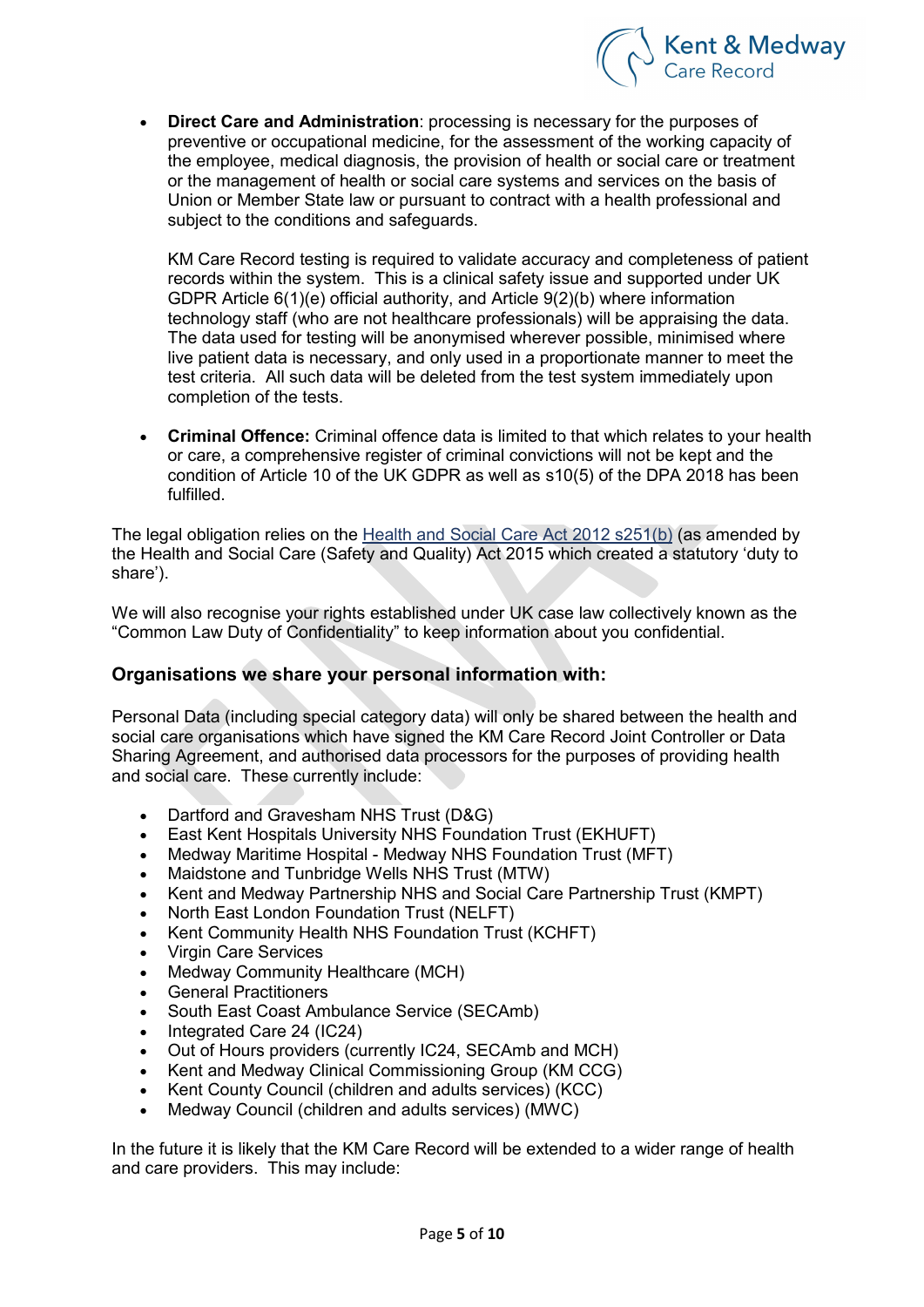

- Other Providers of community health services
- Community Pharmacies (Chemists)
- Hospices.

#### How will the information be made available?

The information is accessed in real time and on-demand and presented as a read only view; meaning that the information from a provider's local record is not changed. Access to your information depends on the user having access in their own clinical systems, so professionals can only see information regarding individuals that are being referred for care or treatment or are being treated by them.

E-Forms containing additional information about health and health assessments and planning of services may be created directly and stored within KM Care Record. Also, where relevant, KMCR e-Forms used for assessments of care service planning will be copied to the patient and this may contain historical background health information about the patient.

#### How long do we keep your record?

The KM Care Record is only primarily used to share, rather than store, data contained within a local record, although some data may be created and stored within KM Care Record forms regarding health assessments and planning of care services. Your records are kept for as long as necessary by local partners in accordance with your care. The retention schedules are aligned to the best practice outlined by NHS Digital. This information can be found in a document called "NHS Records Management Code of Practice for Health and Social Care 2020" and can be found on the following link - NHS Records Management Code of Practice for Health and Social Care 2020

#### How we keep your personal information safe and secure?

To protect personal and special category information we ensure the information we hold is kept in secure locations and restrict access to information to authorised personnel only.

Our appropriate technical and security measures include:

- annual staff training
- robust policies and procedures e.g. password protection
- technical security measures to prevent unauthorised access
- complying with Data Protection Legislation:
- encrypting information transmitted between partners;
- implementing and maintaining business continuity, disaster recovery and other relevant policies and procedures
- completion of the NHS Data Security and Protection (DSP) Toolkit introduced in the National Data Guardian review of data security, consent and objections, and adhere to robust information governance management and accountability arrangements;
- use of 'user access authentication' mechanisms to ensure that all instances of access to any Personal Data under the Kent Medway Care Record (KM Care Record) system are auditable against an individual; i.e. role-based access and smartcard use to ensure appropriate and authorised access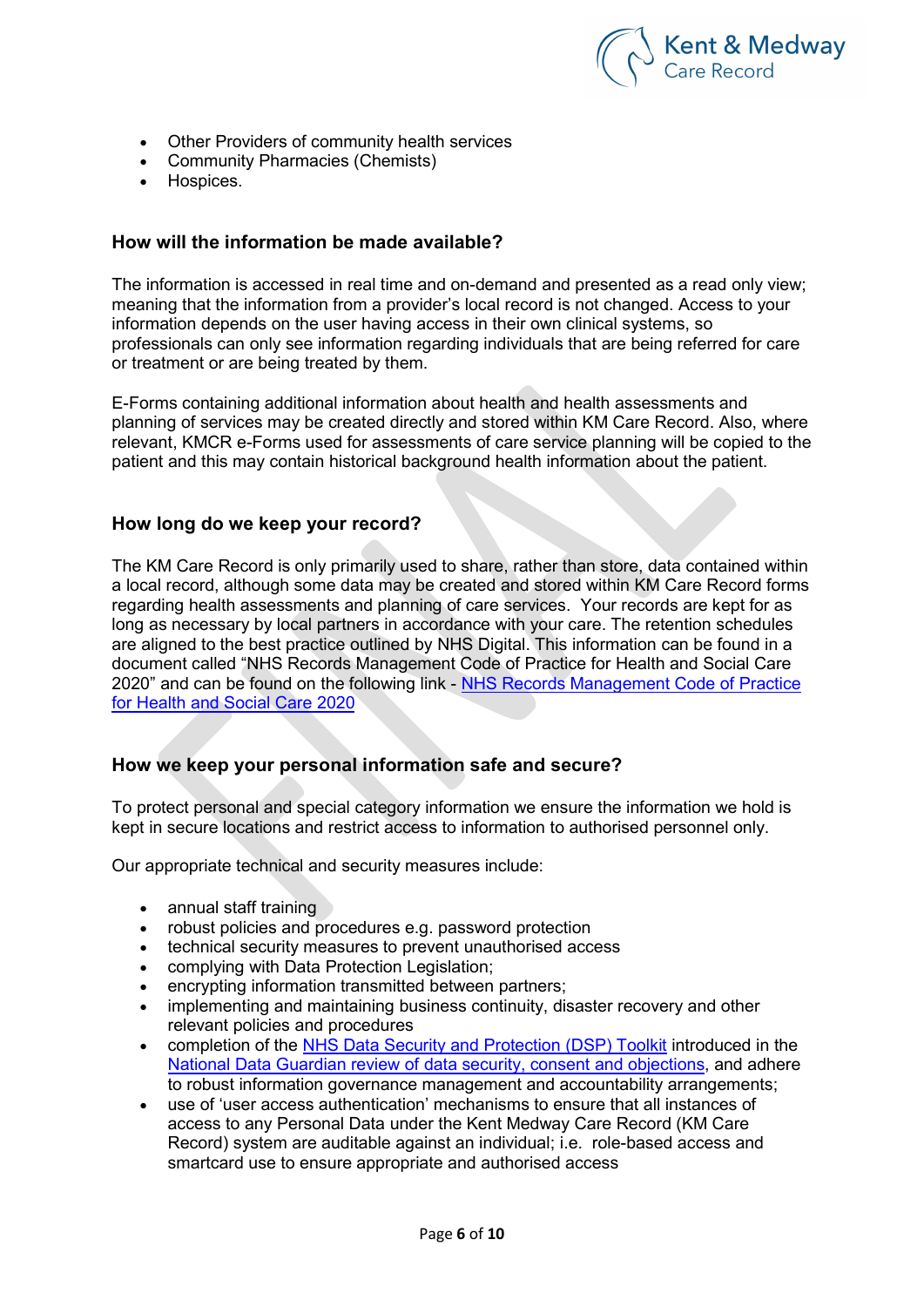

- ensuring that all employees and contractors who are involved in the processing of Personal Data are suitably trained, on an annual basis, in maintaining the privacy and security of the Personal Data and are under contractual or statutory obligations of confidentiality concerning the Personal Data.
- Regular audit of practices to ensure adherence against these criteria

The NHS Digital Code of Practice on Confidential Information applies to all staff who access the KM Care Record, they are required to protect your information, inform you of how your information will be used, and allow you to decide if and how your information can be shared.

All staff with access to Personal Data are trained to ensure information is kept confidential.

### What are your rights?

Under the Data Protection Legislation, you have the right:

- To be informed of the uses of your data- this enables you to be informed how your data is processed. (the purpose of this document)
- Of access this enables you to receive a copy of the personal information held about you and to check the lawful processing of it.
- To rectification this enables you to have any incomplete or inaccurate information held about you corrected
- To erasure this enables you to request that we erase personal data about you that we hold. This is not an absolute right, and depending on the legal basis that applies, we may have overriding lawful grounds to continue to process your data.
- To restrict processing this enables you to ask us to suspend the processing of personal information about you, for example if you want us to establish its accuracy or the reason for processing it.
- To data portability this enables you to transfer your electronic personal information to another party.
- To **object** You have the right to object to processing of personal data about you on grounds relating to your particular situation. The right is not absolute and we may continue to use the data if we can demonstrate compelling legitimate grounds.
- In relation to **automated decision making & profiling** this enables you to be told if your data is being processed using automated software note: there is no automated decision making or profiling in KMCR).

If you wish to exercise your rights in any of the ways described above you should contact the Data Protection Officer at the care giving organisation.

# How can I access the information you keep about me?

To access your Personal Data you should contact your health or care provider in the first instance, to discuss this further. This could be your GP practice or the health or social care staff that provided or are currently providing your treatment and care.

You have a right to see or obtain a copy of personal information that we hold about you in accordance with UK General Data Protection Regulation (UK GDPR), and the UK Data Protection Act 2018 (DPA).

All requests for access to personal information must be submitted verbally or in writing. Please note proof of identity will be required for us to be able to assist you.

# Correcting inaccurate information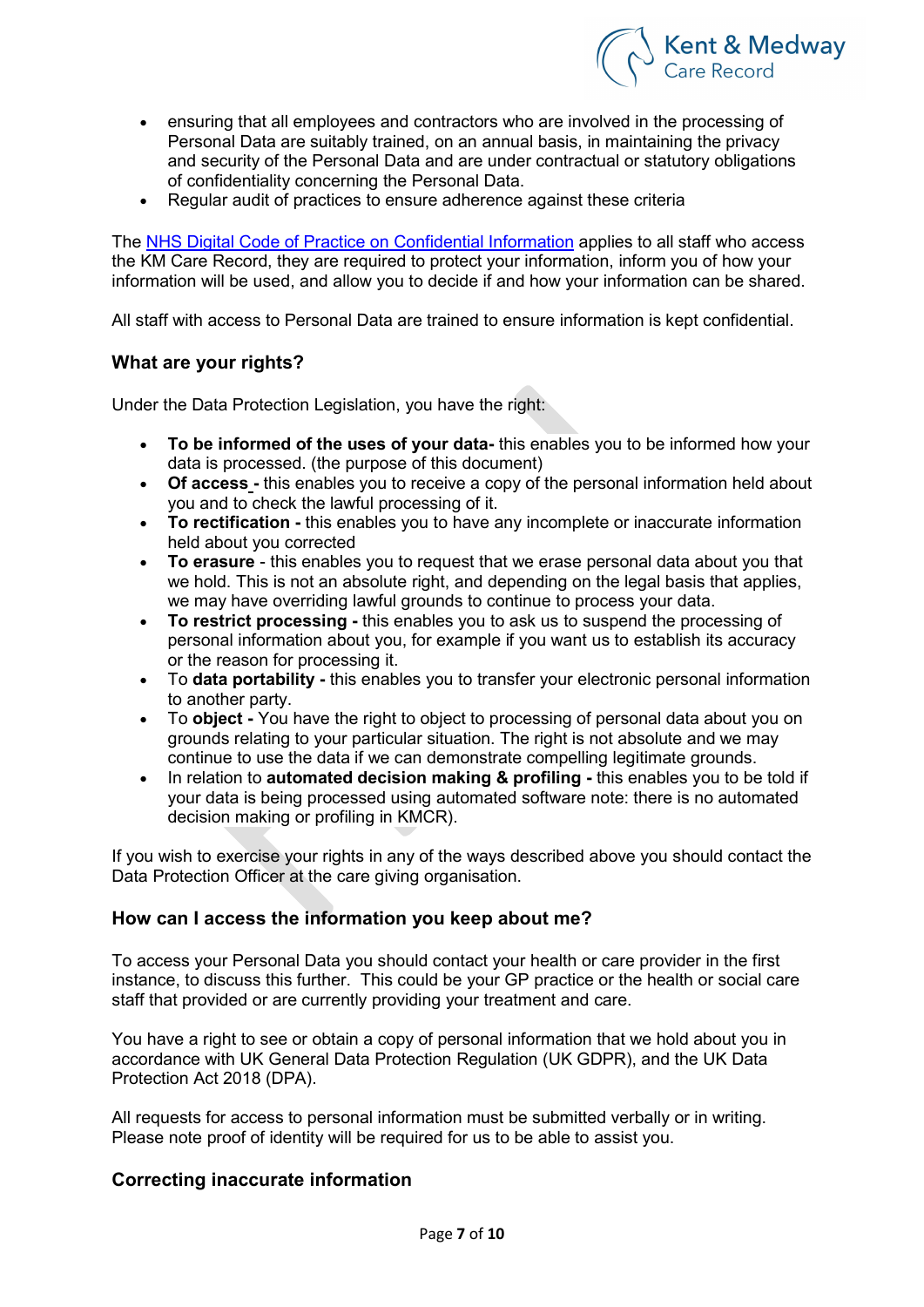

If you believe that we hold inaccurate information in your health or care record you should contact your health or care provider in the first instance, to discuss this further. This could be your GP practice or the health or social care staff that provided or are currently providing your treatment and care.

# How can I object to my data being shared via KM Care Record?

You have the right to object to your information being shared on the KM Care Record on grounds relating to your particular situation. The right is not absolute and we may continue to use the data if we can demonstrate compelling legitimate grounds. When considering your objection, we will consider whether you can still be provided with safe individual care.

We ask you to think carefully before making this decision. Sharing your health and social care information will make it easier for services to provide the best treatment and care for you when you most need it.

Health and social care staff use your confidential information to help with your treatment and care. For example, when you visit a hospital your consultant may need to know the medicines you take.

If you do wish to object, you should contact your health or social care provider involved in your care, and understand what it means for you.

If you choose to object:

- You may have to answer questions repeatedly because your full history may not be available to the care professional assessing you.
- Decisions about your care may take longer, even in emergency situations, as history needs to be confirmed.
- Some medical tests may get repeated unnecessarily e.g. if you had a blood test with your hospital consultant, your GP may not be able to see this.

# Right to complain:

You can get further advice or report a concern directly to the KCHFT Data Protection Officer at kentchft.dataprotectionofficer@nhs.net.

You also have the right to contact the UK's data protection supervisory authority (Information Commissioner's Office) by:

- Post: Information Commissioner's Office, Wycliffe House, Water Lane, Wilmslow, Cheshire SK9 5AF
- Telephone: 0303 123 1113 (local rate) or 01625 545745 (national rate)
- Email: https://ico.org.uk/concerns/handling/

Further information about the way in which the NHS uses personal information and your rights is published by NHS Digital:

# Your NHS Data Matters and the National Data Opt-Out

The national data opt-out is a service that allows patients to opt out of their confidential patient information being used for research and planning. Visit the website below to find out more information or to opt-out of having your patient information being used for research and planning.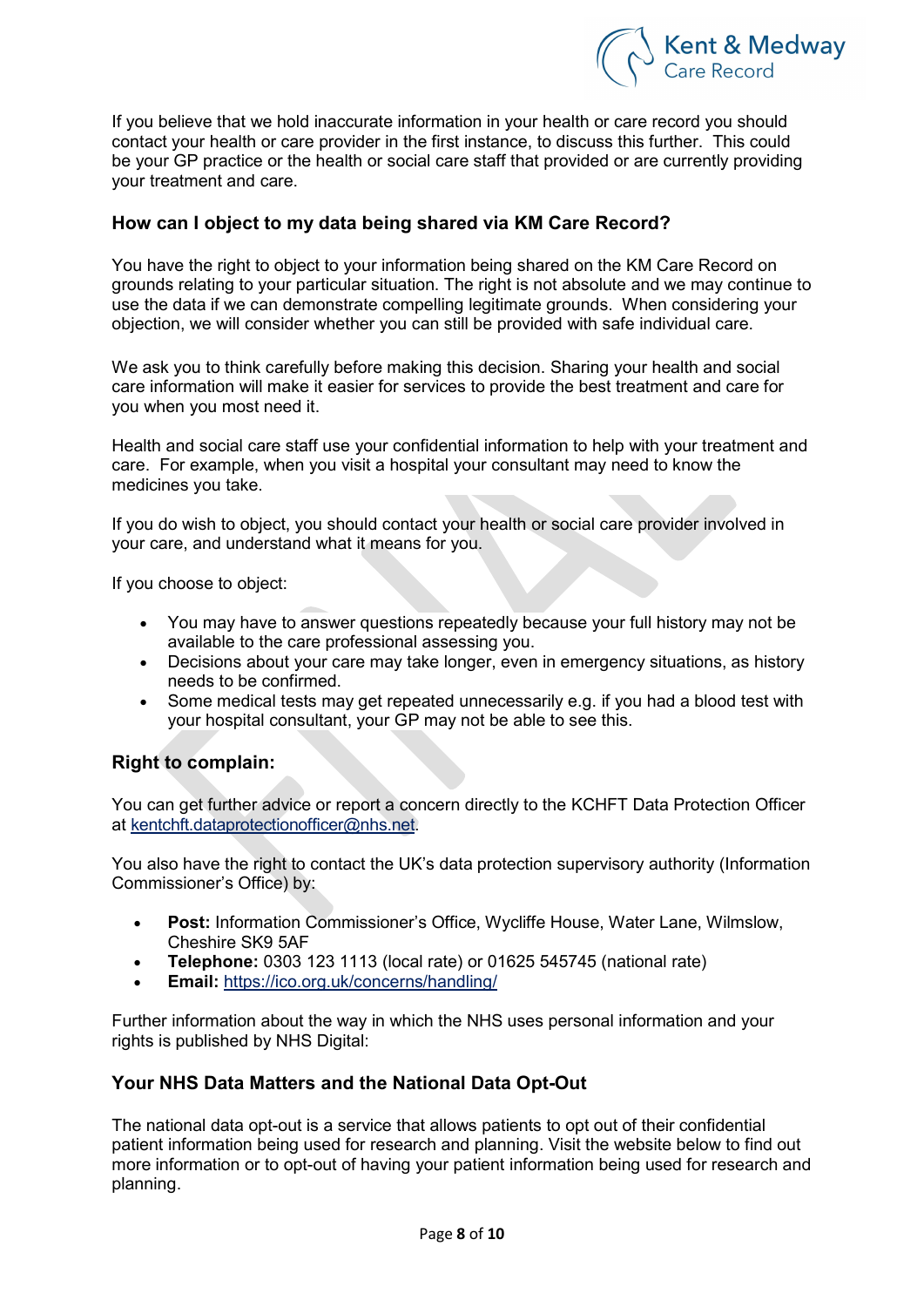

#### https://www.nhs.uk/your-nhs-data-matters/

Whenever you use a health or care service, such as attending Accident & Emergency or using Community Care services, important information about you is collected in a patient record for that service. Collecting this information helps to ensure you get the best possible care and treatment.

The information collected about you when you use these services can also be used and provided to other organisations for purposes beyond your individual care, for instance to help with:

- Improving the quality and standards of care provided
- Research into the development of new treatments
- Preventing illness and diseases
- Monitoring safety
- Planning services

This may only take place when there is a clear legal basis to use this information. All these uses help to provide better health and care for you, your family and future generations.

Confidential patient information about your health and care is only used like this where allowed by law.

Most of the time, anonymised data is used for research and planning so that you cannot be identified in which case your confidential patient information isn't needed.

You have a choice about whether you want your confidential patient information to be used in this way. If you are happy with this use of information you do not need to do anything. If you do choose to opt out your confidential patient information will still be used to support your individual care.

To find out more or to register your choice to opt out, please visit https://www.nhs.uk/yournhs-data-matters On this web page you will:

- See what is meant by confidential patient information
- Find examples of when confidential patient information is used for individual care and examples of when it is used for purposes beyond individual care
- Find out more about the benefits of sharing data
- Understand more about who uses the data
- Find out how your data is protected
- Be able to access the system to view, set or change your opt-out setting
- Find the contact telephone number if you want to know any more or to set/change your opt-out by phone
- See the situations where the opt-out will not apply

You can also find out more about how patient information is used at: https://www.hra.nhs.uk/information-about-patients which covers health and care research); andhttps://understandingpatientdata.org.uk/what-you-need-know (which covers how and why patient information is used, the safeguards and how decisions are made)

You can change your mind about your choice at any time.